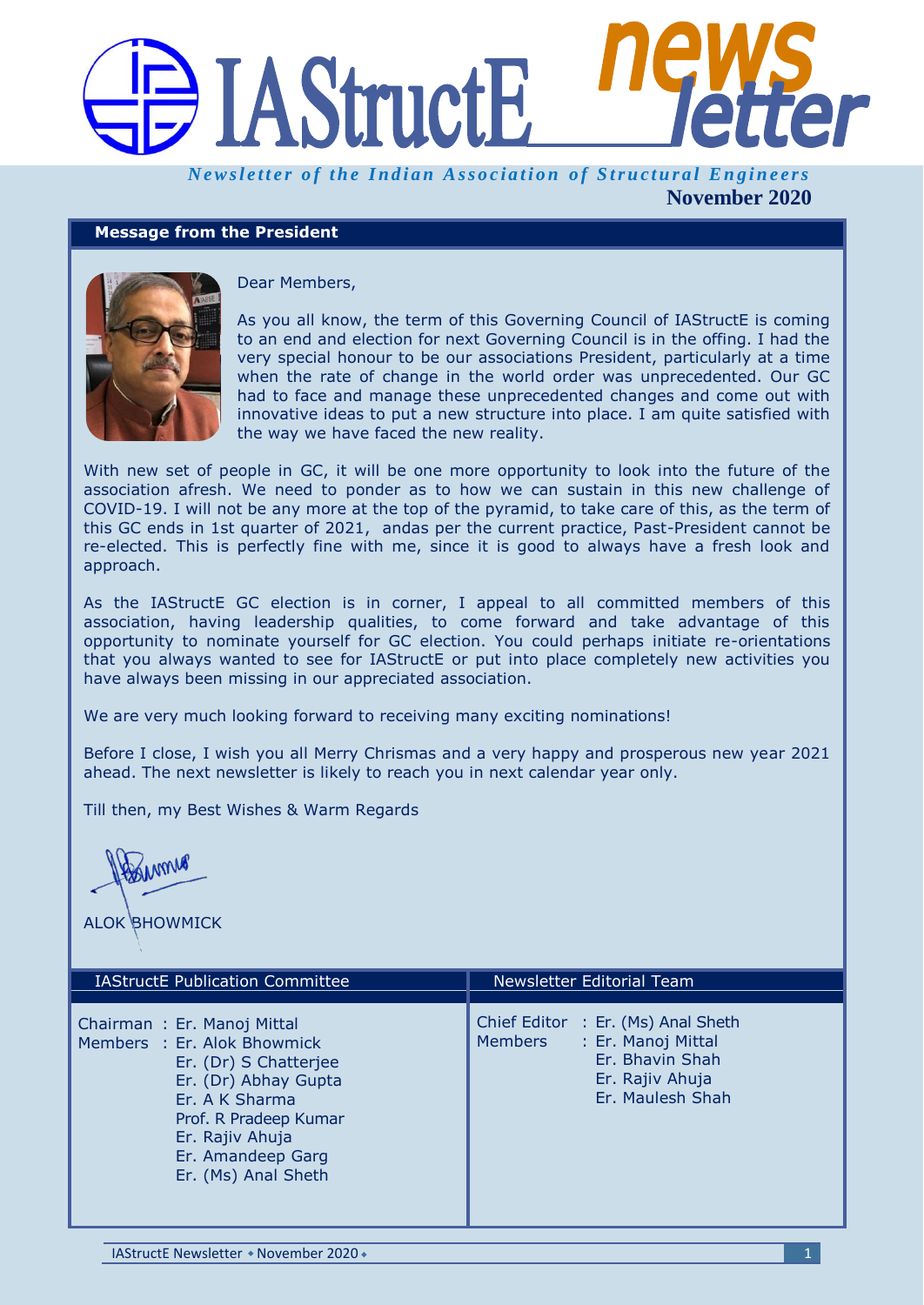# **Newsletter Contents**

Call for Papers for SED Journal IAStructE National Awards 2020 Webinars Conducted IAStructE New Publications

Article New IAStructE members About IAStructE Membership Information

# **Call for Papers for THEME based issues of SED Journal**

SED Editorial Board invites article contributions for the forthcoming issues of the Structural Engineering Digest on the following Themes, which shall be published in E-Book Format. A GUEST EDITOR is associated with each theme issue. Details are as under:

### **October – December 2020 issue; Guest Editor- Sh. Manoj Mittal**

# **Theme: Professional Issues confronting Structural Engineering**

### **Sub themes: • Civil /structural engineering education & training**

- **Qualification/competence standards for professional practice**
- **Capacity building of professional Engineers**  $\bullet$
- **Noncompliance of Codes & standards**
- **Regulation of engineering profession**
- **Selection & Appointment of Consultants**
- **Licensing & registration system**
- **Ethics & Code of conduct**
- **Professional fee & unhealthy competition**
- **Structural Engineers as lead consultants**

This issue shall be published by December end. You may send the full paper any of the above sub themes or related area along with your photograph and brief resume latest by December 7, 2020.

### **January – March 2021 issue; Guest Editor- Mr. Rajiv Ahuja**

# **Theme: Bridge Foundations**

# **Sub themes: • Deep Well and Pile Foundations for river bridges**

- **Foundations for flyovers and underpasses**
- **Seismic Analysis and Design of foundations**  $\bullet$
- **Open Foundations in Soft clays with ground improvement**
- **Liquefaction affecting foundation design**
- **Soil Foundation Interaction**
- **Load Testing of foundations**
- **Construction challenges in bridge foundations**

The abstract on any of the above sub themes or related area along with your photograph and brief resume may be sent latest by  $10^{th}$  December 2020 and full paper by the end of December 2020.

#### **April - June 2021 issue: Guest Editor-Dr K G Bhatia**

#### **Theme: Machine Foundation**

The abstract along with your photograph and brief resume may be sent by the end of December 2020 and full paper by the end of February 2021.

Articles are invited from i) Members of IASE; ii) Specialists in the field even though they are not members of IASE.

Interested authors/ contributors may kindly mail to **[iastructe@gmail.com](mailto:iastructe@gmail.com)** regarding i) Broad guidelines on areas of coverage; ii) size of the article; iii) format of paper submission; iv) the dates for submission of the abstract and Full paper.

As per the laid down procedures all the papers (except invited papers) shall be sent to the referee for review and the comments will be informed to the authors for incorporating the same. Papers shall be published after peer review & approval of SED editorial board.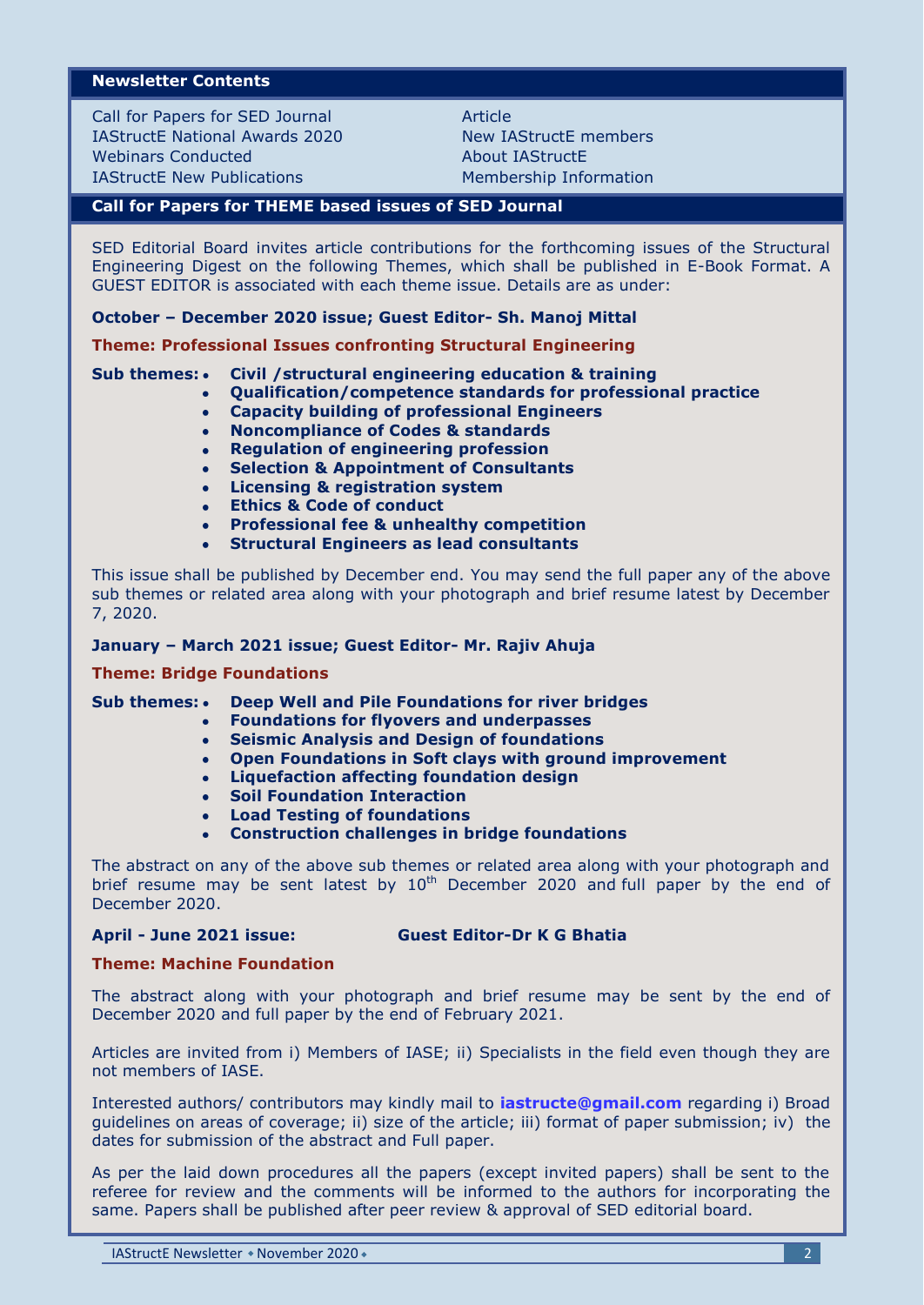# **IAStructE National Awards 2020**

The last date for receiving the nominations for IAStructE National Awards 2020 Competition for the following category has been over.

- 1. **OUTSTANDING STRUCTURE OF THE YEAR (Two Awards)**
	- i) Buildings including, residential & commercial buildings, hospitals, schools etc.,
	- ii) Other structures such as Bridges; Large span space structures for sports, exhibitions etc.; industrial structures; monuments
- 2. **PROMISING YOUNG STRUCTURAL ENGINEER AWARD**
- 3. **OUTSTANDING STRUCTURAL ENGINEER OF THE YEAR AWARD**
- 4. **OUTSTANDING WOMAN STRUCTURAL ENGINEER AWARD**
- 5. **BEST M.TECH THESIS IN STRUCTURAL ENGINEERING AWARD**

The Jury are now in the process of scrutinizing the entries received.

# **Webinars Conducted**

1. The webinar series titled "Lecture Series on Cable-Stayed Bridges" based upon the 30 recorded lectures of Prof. Dipl. –Ing. Holger Svensson, a renowned and eminent Bridge Engineer, author of a famous book titled **'Cable-Stayed Bridges'** organized during 05 September 2020 to 21<sup>st</sup> October 2020.

As a token of appreciation and gratitude, on behalf of IAStructE a Statue of Nataraja was sent to Prof Holger Svensson at his residence address in Germany.

Thanks message received from Prof Holger Svensson is given below:

*"I have just received your beautiful Nataraja sculpture. It had to go through German customs and ,therefore, took some more time to reach me.*

*Thank you and your colleagues very much for this outstanding example of Indian culture. It will occupy a place of honor among my various professional prizes and mementos.*

*Please accept my deep appreciation for this outstanding gift.*

*Prof. Dipl.-Ing. Holger Svensson, University of Dresden"*

2. IAStructE in association with Windtech Consultants, Australia is organizing the Webinar series on "Wind Tunnel Testing Techniques".

The first Webinar in the series was organized on "Advanced Wind Tunnel Testing Techniques: Part 1 - Bridges" on 28th November 2020 by Dr Nicholas Truong, Director, Windtech Consultants. Prof Mahesh Tandon, Past President and GC member IAStructE was the Moderator.

The second Webinar in the series is being organized on **"Advanced Wind Tunnel Testing Techniques: Part 2–Tall Buildings"** on **19th December 2020**. The speaker is Mr. Tony Rofail, Director, Windtech Consultants. Er. Dr. Abhay Gupta, GC member IAStructE and Director Skeleton Consultants Pvt Ltd will be Moderator. Registration Link: <https://windtechconsult.com/events/advanced-wind-tunnel-testing-techniques-part-2-tall-buildings/>

 $\bigoplus$ **CABLE S RRIDGES**  $\bigoplus$ **FNSSON** S S mageba mageba A MAURE **A.S. P. Single Co** 



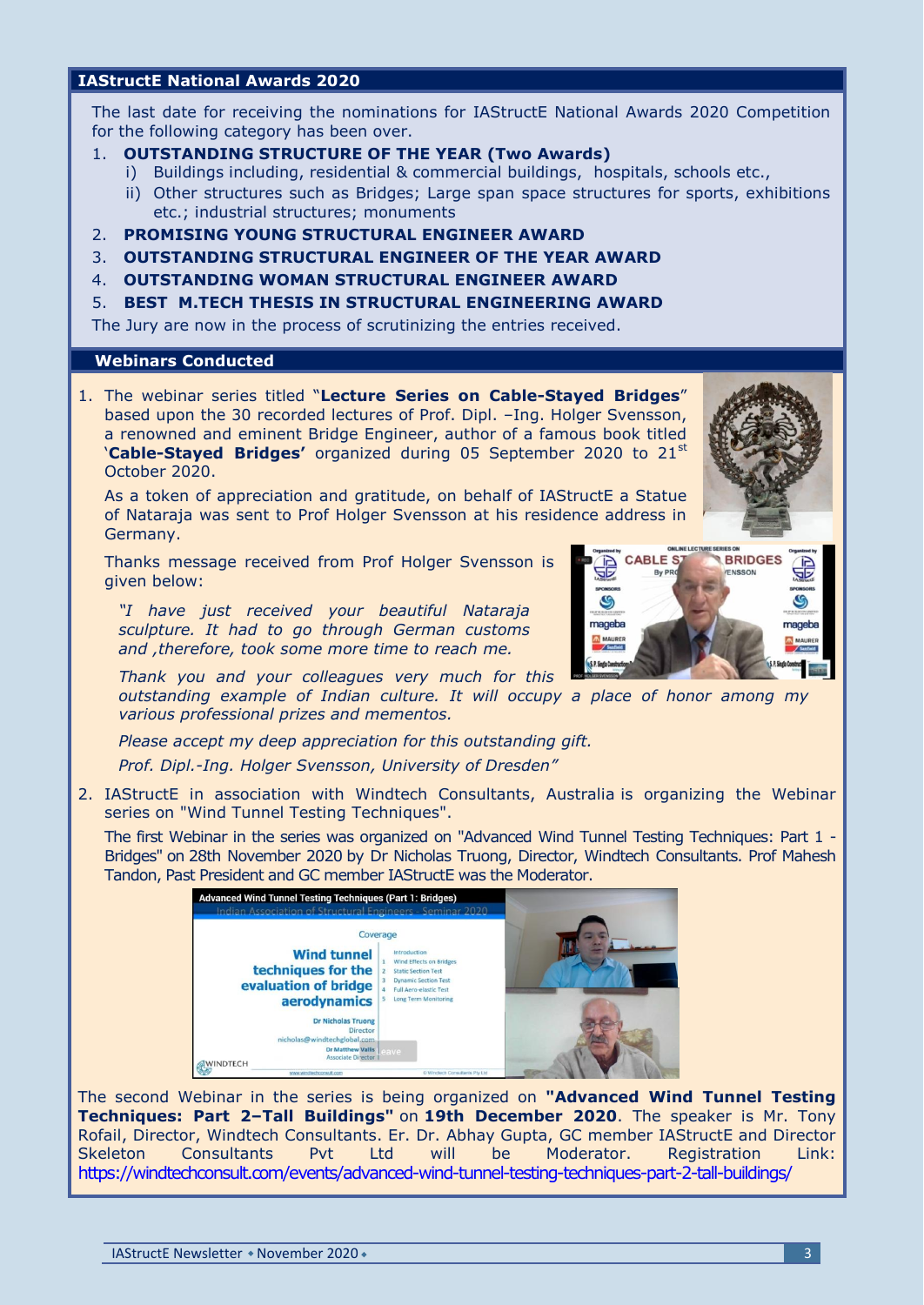### **IAStructE New Publications**

As you are aware that IAStructE is undertaking the task of preparing the professional documents and the commentary of various BIS and IRC codes, so that the practicing structural engineers can understand the code better and comply with the requirements of the code with confidence. Under this activity the IAStructE has published the following documents:

**1. Commentary with Worked Examples for IRC:6-2017** : IAStructE is pleased to announce publication of Commentary with Worked Examples for IRC:6-2017, the IRC code for Loads & Load Combinations for design of Highway Bridges. The commentary and the Illustrative worked examples are printed in two separate volumes. Volume-1 of 2 pertains to the Commentary while Volume-2 of 2 pertains to Illustrative Worked Examples, which has 48 worked examples demonstrating application of various codal clauses.

The documents are now available for sale @ Rs 1200/- for Volume 1, and @ Rs 800/- for Volume II. Members of IAStructE and IRC will be entitled for a discount of 10% on this amount. Interested professionals who wish to purchase the commentary may kindly register with the following link or contact IAStructE Secretariat at [iastructe@gmail.com:](mailto:iastructe@gmail.com)

Registration link: **[http://iastructe.co.in/new-iastructe-publication.php.](http://iastructe.co.in/new-iastructe-publication.php)**

**2. Guidelines for Structural Audit, Assessment, Evaluation and Strengthening of Existing buildings Structures : IAStructE has** published this document to guide structural engineers in proper assessment of building structures before issuing structural stability certificate. This guideline may be used by IAStructE members, all other structural engineers, house owners, housing society welfare associations, clients and corporation engineers for structural audit of the private and public building structures. The Guideline focuses on the urgent need to

strengthen risk resilience of buildings from any kind of risks due to earthquake and other hazards. It is hoped that this document will be useful to ensure that all structures across the country remain safe from any kind of disaster risk. It's a priced document and hence not freely downloadable. However one can read the document by following the link. **<http://www.iastructe.co.in/guidelines-for-structural-audit/>**

The price of this e-document is Rs 200/-. Interested professionals who wish to obtain the soft version of the Guideline in pdf format, may register with the following link. Registration Link: **<http://iastructe.co.in/guidelines-for-structural-audit.php>**

**3. Clause wise Commentary on IS: 13920** : This document has been finalised after wide ranging consultations & debate amongst civil & structural engineering fraternity. A workshop was also organised to discuss and debate various comments received from engineers. The Commentary has already been sent to the Bureau of Indian Standards for further action. The commentary is available on **[www.iastructe.co.in](http://www.iastructe.co.in/)** under IAStructE Professional Documents. IAStructE member can access this document after login.

**4. Clause wise Commentary on IS: 1893 Part 1**: This document has been finalized with the contribution of many members of the association. The Commentary has already been sent to the Bureau of Indian Standards for further action. The commentary is available on **[www.iastructe.co.in](http://www.iastructe.co.in/)** under IAStructE Professional Documents. IAStructE member can access this document after login.



September 2020

INDIAN ASSOCIATION OF

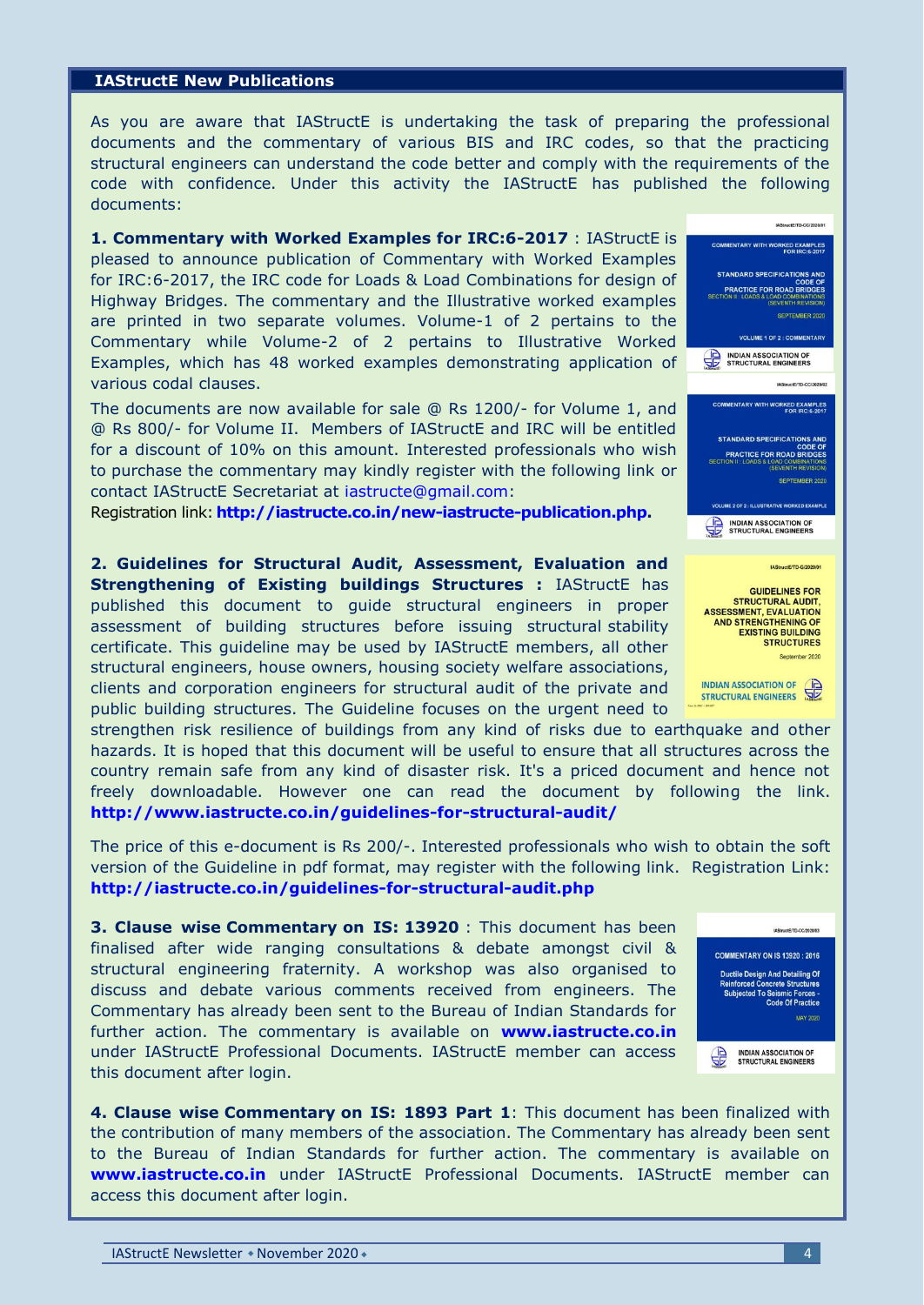# **Article**

**Is Your Apartment Really Earthquake Resistant? HERE IS WHAT YOU SHOULD KNOW** *(The article below is a summary of interview done by Ms Vandana Ramnani for Moneycontrol news portal)* 

#### **by** *Er. Dr. Abhay Gupta GC member – IAStructE & Director, Skeleton Consultants Pvt Ltd*

Ajay Sharma, an IT professional, finally found his dream house. It met the requirements of his family, the location was perfect and the biggest of it all—it was within his budget, thanks to the discounts being offered. But then the fine print in the developer's brochure that said the project was earthquake-resistant caught his eye.

Noida, like most of the National Capital Region, is a high-damage risk earthquake zone falling in seismic zone 4. Sharma had to look at quake safety as the apartment was on the 22nd floor. But the problem for the IT professional and millions like him is that India doesn't have a definition of earthquake-resistant structure even though building collapse and earthquakes are reported regularly. The building design codes and the Real Estate (Regulation and Development) Act, 2016, are silent on it.

In India, most high-rises are built as per local bylaws and the National Building Code that is considered safe to withstand earthquakes. As most of India is located in high seismic zones, it is important for builders and authorities to ensure that construction prescribes to earthquake resistant design standards, say experts.

Those who claim to build and sell quake-resistant buildings simply mean they have followed standard regulations.

Buildings are expected not to collapse. The building should not have a "pancake collapse", which means even if "contents" are destroyed, the structure should remain intact so that the building can be restored rather being demolished. This will enable the occupants of the building to survive. It is called "collapse prevention" in design term and that is the nearest that India comes to when it comes to earthquake resistance.

In India, buildings are sold, leased and rented by just mentioning that the structure is earthquake resistant, without specifying the "category of resistance, i.e., fully operational, immediate occupancy, life safety or collapse prevention", expert said.

The difference between the four categories is so wide that keeping a customer in the dark is a blatant breach of a consumer's right to be informed and to consumer education.

"There should be strict rules that all buildings, both new and old should have engraved metal plates of size not less than one feet by two feet, mentioning that the building is earthquake resistant, collapse prevention or any other category or 'earthquake-resistance unknown',".

Having said that, there is no substitute for due diligence, buyers should ask questions about structural safety before buying or renting and ensure the earthquake-safety promise is more than a promotion gimmick.

Before booking a flat, a buyer should find out who the Structural Designer and the Soil consultant of the project is, instead of being contend only with knowing who the Architect is. "An architect is not responsible for the Safety, durability and the strength of the structure," explains Er. Dr. Abhay Gupta, Director at Skeleton Consultants Pvt Ltd NOIDA.

The first question that the buyer could pose a developer is to ask him about the soil report of the building site that has been chosen for construction or is about to be constructed. The strength of the building's foundation is best gauged through a soil investigation report.

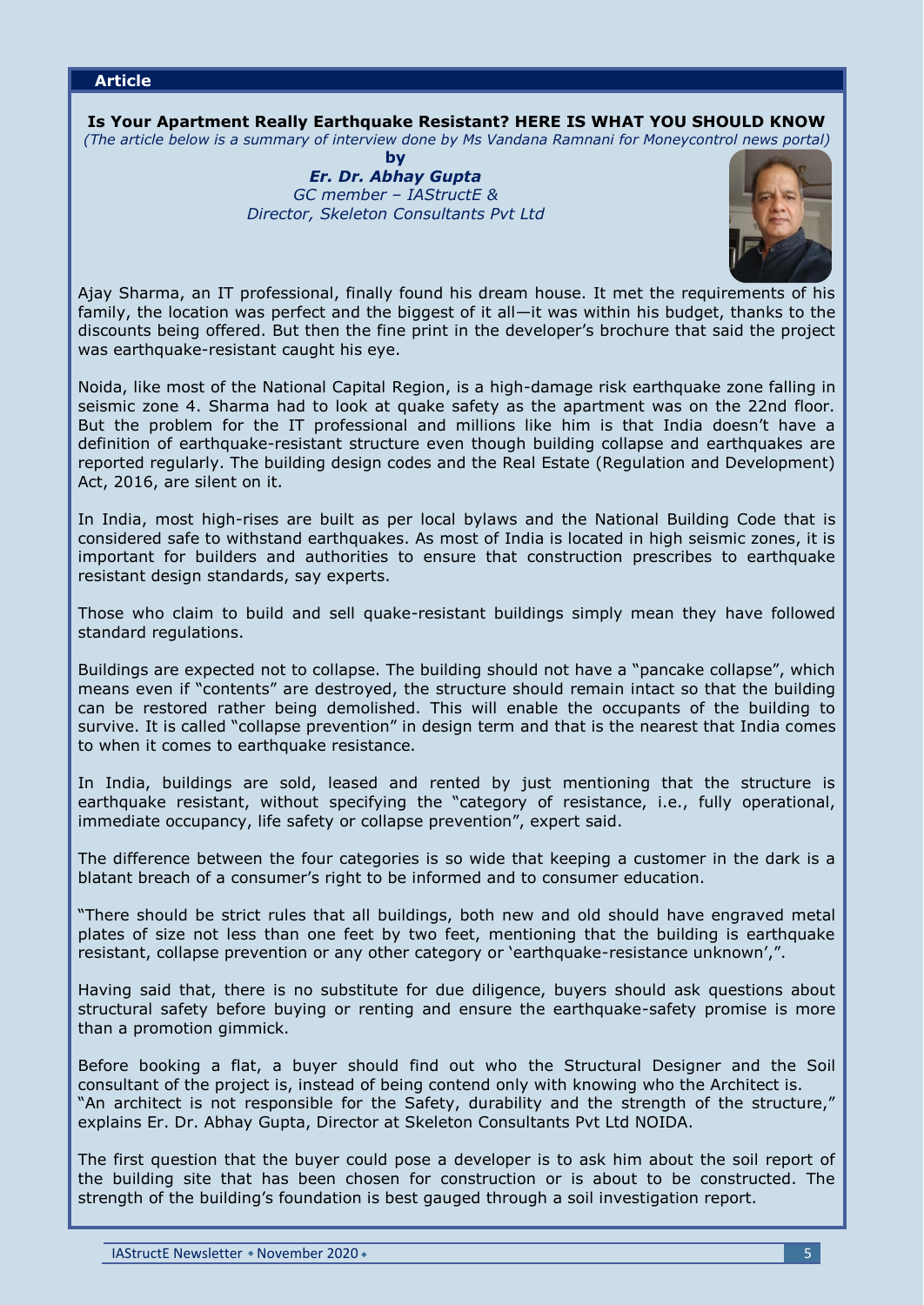It has often been observed that builders undertaking small projects do not undertake the soil investigation exercise as they consider it to be too expensive. A developer in Noida was found to have utilised the soil investigation report of a building in the same sector though the project he is constructing is 16 floors with 2 lac sft area.

―Soil investigation for a small project generally costs around Rs 50,000 toRs 10 lakh for a large apartment block but the test costs less than 1 percent of the entire project cost. It provides details of the ground water table, the foundation depth among other things," explains Dr Gupta. In case the developer is able to produce the soil investigation report, a buyer can rest assured that the builder has more or less adhered to the structural norms.

There should be a provision under the law that with every property that is being sold a set of structural drawings should be submitted along with the sale deed at the registration office. Currently, only floor plans are required and not structural drawings.

Also, there should be a name plate displayed at the entrance of every project that clearly state the names of the architect and the structural designer and the IS code under which the building has been designed. Advertisements that claim that the project is earthquake resistant should also mention the name of the structural designer, the IS code number and declare that the building has been designed for earthquake zone 4, explains Dr. Gupta.

As is the case with other products, construction too follows IS codes. Here's a sample. IS456 is the code for design of concrete buildings; IS800 is for design of steel buildings; IS1893 is for earthquake resistant design; IS13920 is for design for ductility in structures; IS16700 is for safety in construction of tall buildings.

The second step is to check for construction quality for which a buyer or a group of buyers can get together to hire a structural expert. This can cost around Rs 25,000 for a single buyer to around Rs 2 lakh for the entire building. Generally, concrete buildings have a life of 50 years but considering the quality of materials used these days, the buildings start deteriorating within 15 to 25 years.

It is because of this reason that there should be a rule under RERA that stipulates that every group housing project should be examined for structural health initially after 10 years and then subsequently after every five years, says Gupta.

The third test is to do with the minimum column dimension of a building which should ideally be 300 mm or 1 ft. Buyers should also make sure that floating columns have not been used. What this means is that often there are large column free areas constructed on the lower floors and another set of columns erected from the upper floors which do not go upto foundation level. Column design should be continuous and not floating, explains Dr. Gupta.

Fourth point is about the Planning which too should be symmetrical and buyers should ensure that they are not buying into projects that are 'architectural fantasies' - large cut outs, buildings with elongated rectangles or protruding features.

The fifth point to be considered, especially if you are planning to buy into a higher floor is to ensure that IS code 16700 has been adhered to. This is the code for safety and construction of tall buildings above 50 m in height.

If you are buying into an apartment which is located above the 20th floor, make sure you get the building movement tested. The wind force is extremely important and building movement associated with it, especially in the event of an earthquake/wind. During an earthquake a building undergoes lateral movement and that is the reason why often loose furniture is not recommended for higher floors. Buyers should also check about the quality of windows used and the first test is to ensure that there is no humming sound from frame glass sides.

Before booking a flat, a buyer should find out who the structural designer and the soil consultant of the project is. An architect is not responsible for the durability and the strength of the structure," says Er. Dr. Abhay Gupta, Director at Skeleton Consultants Pvt Ltd.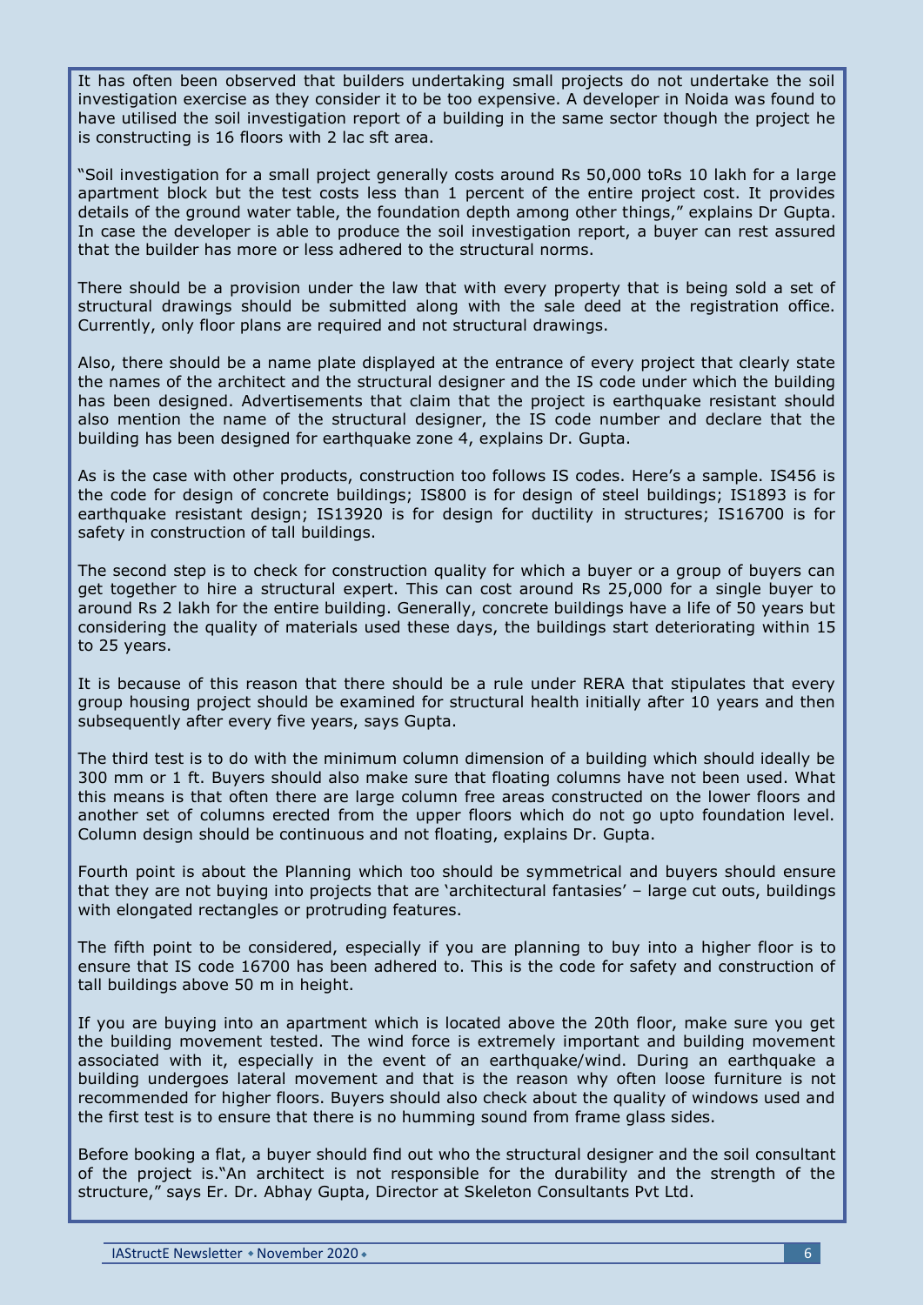# **Dig dirt**

Questions about floor area and other amenities can come later. The first thing a buyer should ask a developer is for the soil report of the building. The strength of the foundation is best gauged through the soil report. It is often observed that builders undertaking small projects do not go for a soil investigation to save money. A developer in Noida was found to have passed off the soil report of the adjacent building."Soil investigation for a small project generally costs around Rs 50,000 and Rs 10 lakh for a large apartment block but the test costs less than a percent of the entire project cost. It provides details of the ground water table, the foundation depth among other things," Gupta says.

If a developer shares the soil report, the buyer can rest assured that the builder has adhered to structural norms.

It should be mandatory to submit structural drawings along with floor plans with the sale deed at the registration office, say experts.

A board or the plate carrying information about a project at the entrance should be a must and carry the names of the architect and the structural designer and the IS code under which the building has been designed.

# **Do the coding**

Advertisements that claim that a project is earthquake resistant should mention the name of the structural designer, the IS code number and declare that the building has been designed for earthquake zone 4, says Gupta.

As with other products, construction, too, follows the Indian Standard (IS) codes. For instance, IS456 is the code for design of concrete buildings, IS800 for steel buildings and IS1893 is for earthquake-resistant design.

Also, check the construction quality for which a buyer or a group of them can together hire a structural expert. The cost can vary from Rs 25,000 for a single buyer to around Rs 2 lakh for the entire building.

# **Regular health check**

Generally, concrete buildings have a life of 50 years but considering the quality of materials used, the buildings start deteriorating within 15 to 25 years.

This is why RERA should call for an examination of the structure of a group housing project after 10 years and then every five years, says Dr Gupta.

Check the minimum column dimension of a building, which should ideally be 300mm or 1-ft. Buyers should also make sure that floating columns have not been used. What this means is that often there are large columns free area constructed on the lower floors and new set of columns erected from the upper floors. Column design should be continuous and not floating, says Dr Gupta.

Planning, too, should be symmetrical and buyers should ensure that they are not buying into projects that are "architectural fantasies"— large cutouts, buildings with elongated rectangles or protruding features.

# **Remember IS 16700**

If you are planning to buy into a higher floor make sure that IS code 16700 has been adhered to. It is the code for the safety and construction of buildings that are higher than 50 metre.

If you are buying into an apartment which is located above the 20th floor, make sure you get the building movement tested. The wind force is extremely important and building movement associated with it, especially in the event of an earthquake/wind. During an earthquake a building undergoes lateral movement and that is the reason why often loose furniture is not recommended for higher floors. Buyers should also check about the quality of windows used and the first test is to ensure that there is no humming sound from frame glass sides.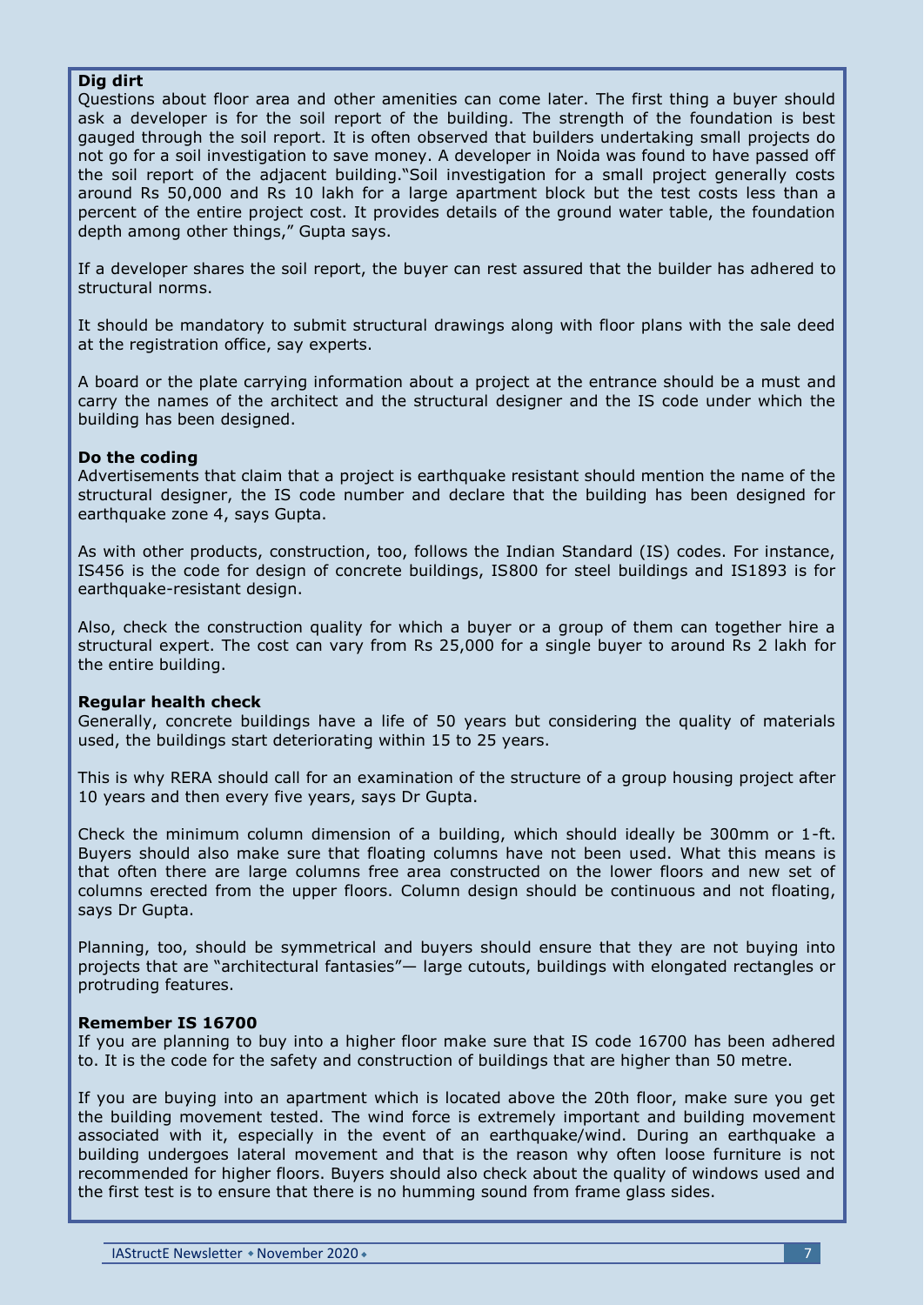# **Remember to tick these boxes as you go for house hunting:**

1. Do not shy away from asking questions on earthquake safety from the seller/developer. Written records of the questionnaire sent and responses received should be saved. This will give legal teeth if anything goes wrong.

2. Don't get confused with statements like "the building has been designed to Zone 5 or Zone 4 standards". Zones depict the seismic hazard and the earthquake-resistance category talks about the seismic performance of a building.

3. There are four types of earthquake-resistant buildings. Type A - operational, Type B– immediate occupancy, Type C- life safety and Type D - collapse prevention. Type A is the best and Type D the lowest. Occupants need to know which category their building falls in.

4. Almost all buildings in India are designed and constructed under the Type - D or "Collapse Prevention" standard. These buildings will get severely damaged and will not be habitable or repairable after a major earthquake event.

# **New IAStructE Members**

### **FELLOW"** Grade Members

| $M/S$ No | <b>Name</b>                      | Designation, Organization                                                                   | City       |
|----------|----------------------------------|---------------------------------------------------------------------------------------------|------------|
| $F-468$  | Ms. Varsha Agarwal               | Associate Technical Director, COWI<br>India Ltd                                             | Gurgaon    |
| $F-469$  | Mr. Ramakrishnan<br>Vatakkiniyil | Senior Structural Engineer,<br><b>ALTORATH International Consulting</b><br><b>Engineers</b> | <b>UAE</b> |

### "MEMBER" Grade Members

| $M/S$ No | <b>Name</b>       | Designation, Organization                        | City      |
|----------|-------------------|--------------------------------------------------|-----------|
| M-289    | Mr. Sudhir Sharma | Project Manager, Solverra<br><b>Technologies</b> | Ghaziabad |

# "ASSOCIATE MEMBER" Grade Members

| $M/S$ No | <b>Name</b>                    | Designation, Organization                                                 | City                        |
|----------|--------------------------------|---------------------------------------------------------------------------|-----------------------------|
| AM-315   | Mr. Dinesh Babu<br>Nagwekar    | Proprietor, Gharkul Construction                                          | Sindhudurg<br>(Maharashtra) |
| AM-316   | Mr Bhushan Thakkar             | Jr. Design Engineer, Sterling Engg.<br>Consultant                         | Kolhapur<br>(Maharashtra)   |
| AM-317   | Mr. Sanjoy Kumar Nandi         | Assistant Engineer - PWD                                                  | <b>Bankura</b><br>(WB)      |
| AM-318   | Mr. Syed Mohammed<br>Haider    | Jr. Structural Engineer, M/s Mahendra<br>Raj Consultants Pvt Ltd          | <b>New Delhi</b>            |
| AM-319   | Mr. Jayeshbhai Prasham<br>Vora | Design Engineer & Proprietor, P. Vora<br>Design & Engineering Consultants | Ahmedabad                   |
| AM-320   | Mr. Nishant Kumar              | Design Engineer, Happy Home<br><b>Designer</b>                            | <b>Dhanbad</b>              |

―STUDENT MEMBER‖ Grade Members (4)

- 
- 1– Noida International University 1 Shri G S Institute of Technology & **Science**
- 
- 1 NMIMS University 1 Shadan College of Engg & Tech